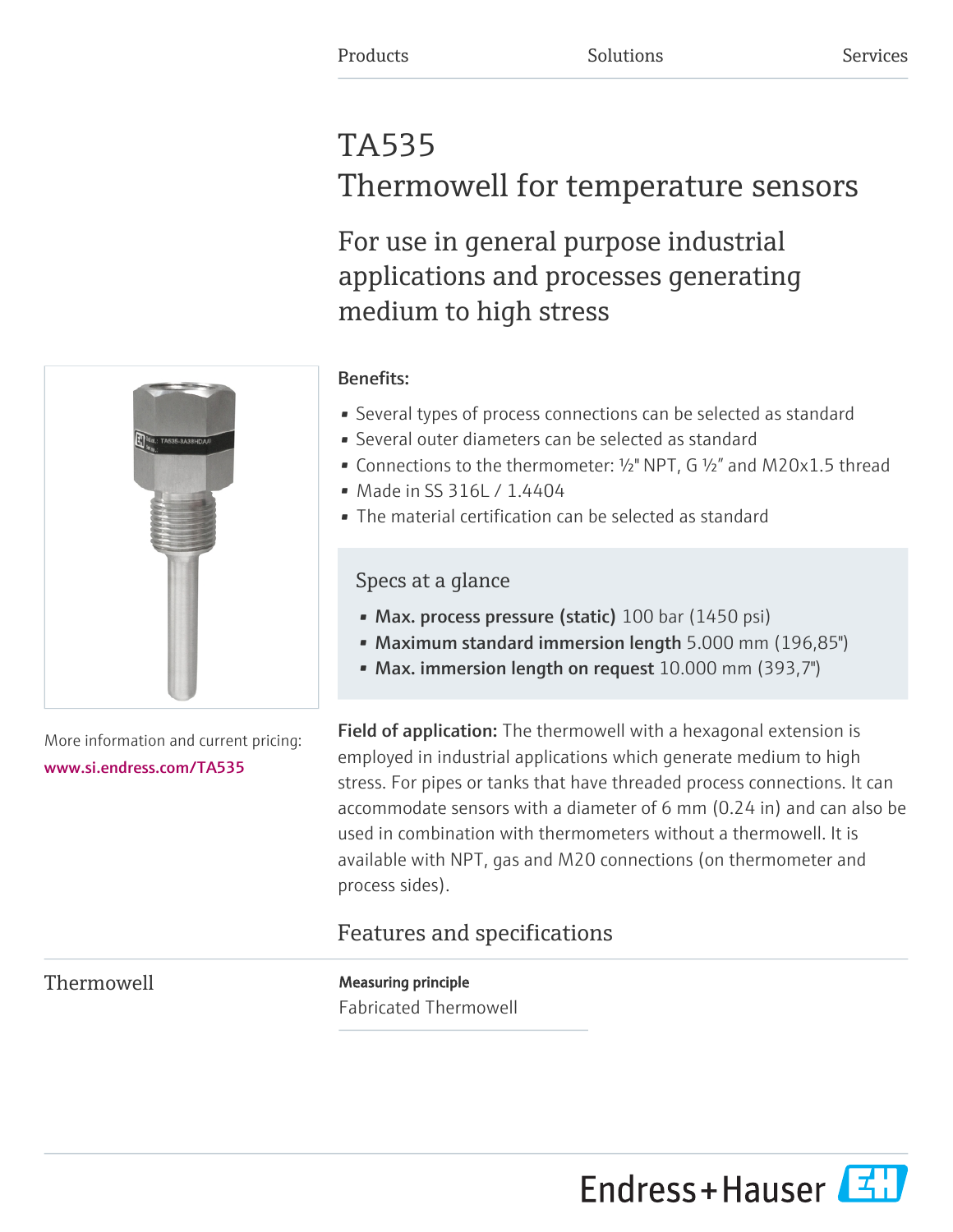#### Thermowell **Characteristic / Application**

metric style threaded process connection hexagonal extension

#### Head connection

internal thread: 1/2" NPT 3/4" NPT M20x1.5

# Maximum standard immersion length

5.000 mm (196,85")

#### Max. immersion length on request

10.000 mm (393,7")

#### Process connection

thread: G1/2" G3/4" 1/2"NPT 3/4" NPT M20x1,5

#### Thermowell root diameter

9 mm (0,35") 10 mm (0,39") 12 mm (0,47")

#### Medium contact material

1.4404 (316L)

## Wetted part finishing (Ra)

 $< 1.6 \mu m (63.00 \mu m)$ 

### Tip shape

straight